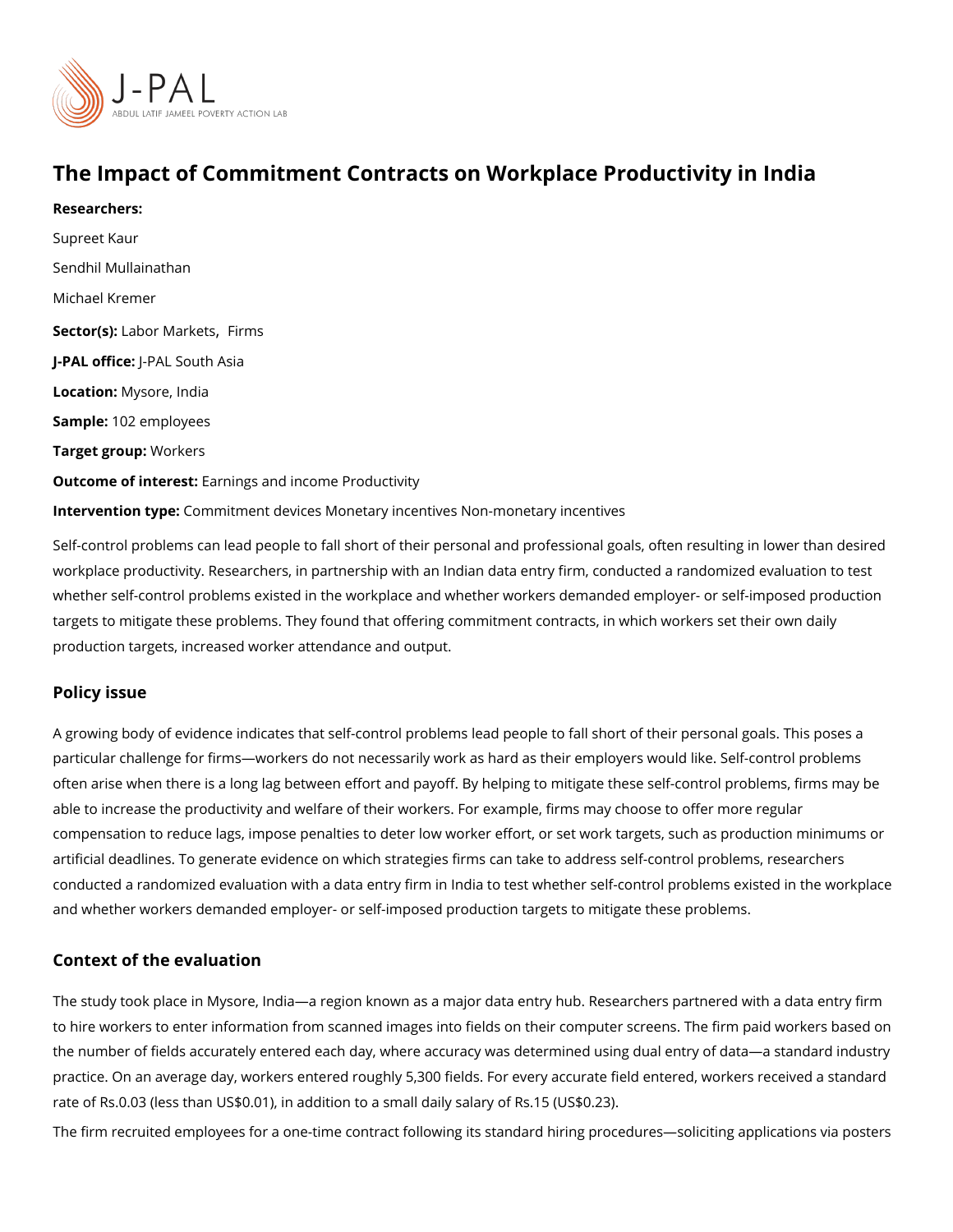and announcements in surrounding villages and reviewing the pool of resumes submitted by walk-ins. To be eligible, workers needed to be 18 years of age or older and have completed at least the tenth grade. On average, workers reported 13 years of education and most had taken at least one computer course prior to accepting the position.



Photo: Shutterstock.com

## **Details of the intervention**

Researchers conducted a randomized evaluation to test whether self-control problems existed in the workplace and whether workers demanded commitment devices to mitigate these problems. The research team randomized workers into groups along the following three dimensions:

1. *Payday Groups* – To measure the impact of the day of the week on pay, researchers randomly assigned workers to receive their pay for the previous week on Tuesday, Thursday, and Saturday.

2. *Contract Types* – Researchers tested for self-control problems by assessing demand for commitment (or "dominated") contracts—contracts including a performance quota. All employees worked under a series of four different contract treatments in random order. The contract type changed every eight or twelve days among:

- Status quo Workers followed the status-quo in which they were paid a set wage of Rs.0.03 for each field entered accurately.
- Employer-defined targets Researchers imposed one of three data entry target levels on workers. If workers met their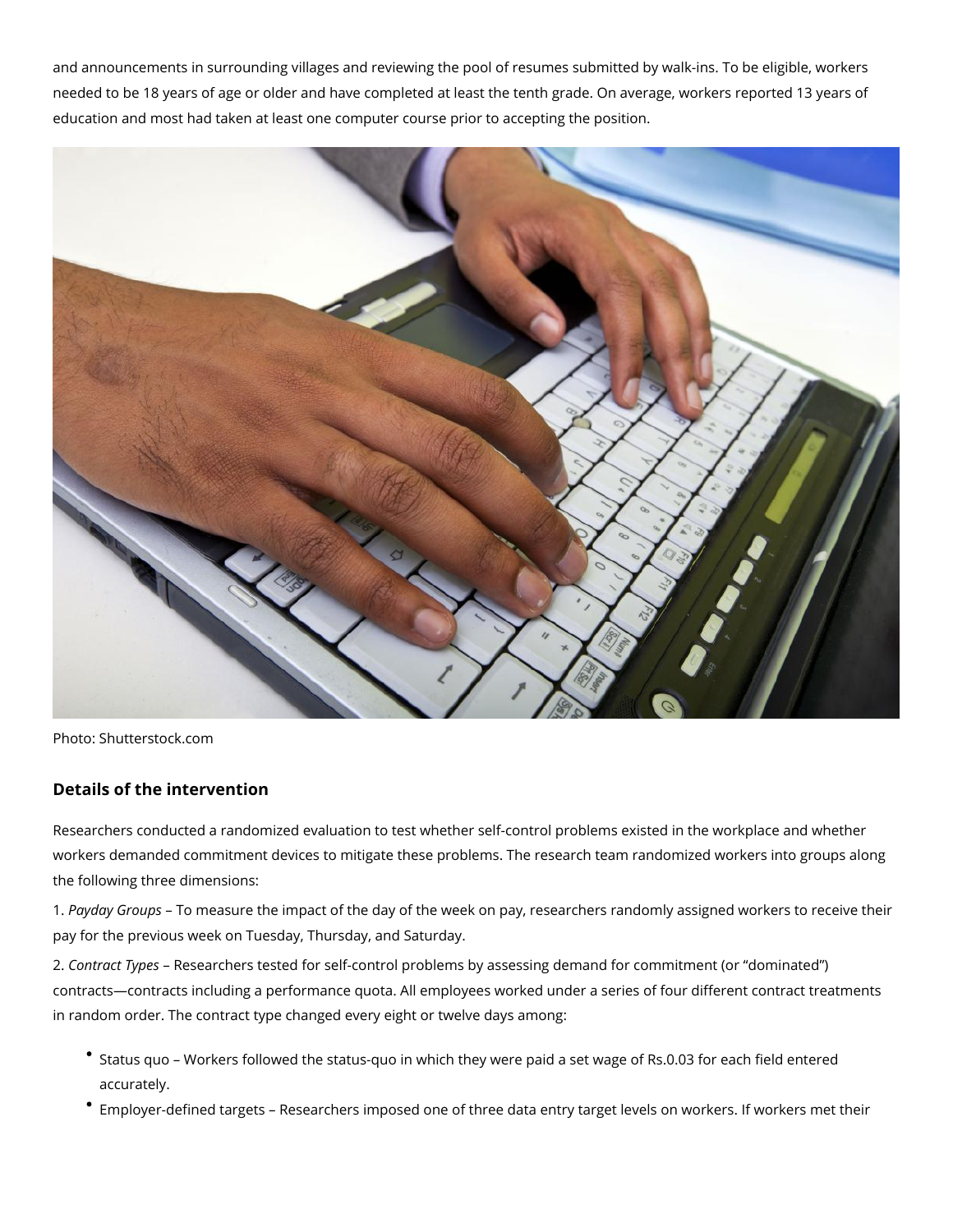targets, they received the standard rate per field entered; if they fell short of the target, they received half the standard rate.

- Employee-defined targets (morning) Researchers gave workers the option to select their own production targets in the morning when they arrived at work. Workers could set their targets at zero, equivalent to following the status quo. Payment followed the same structure as the employer-defined targets.
- Employee-defined targets (evening) Following the same model as the morning targets, this option allowed workers to choose their targets the evening prior to the workday, when production uncertainty was higher (i.e. the worker did not know how long his commute would take, whether he would have a fast computer, etc.).

3. *Seat Assignments* – Finally, due to variations in computer quality that may have affected data entry speed, researchers randomly assigned worker seat assignments, which changed every one to three weeks. Researchers also used seat variation to estimate whether worker productivity changed in response to their peers' productivity.

### **Results and policy lessons**

*Payday Effects:* Productivity and attendance increased steadily during workers' pay cycles. Worker productivity increased throughout the pay cycle such that, on paydays, they produced 215 more fields than on non-paydays—compared to a base of roughly 5,300 fields. On average, output and earnings increased by roughly 8 percent from the beginning to the end of the pay week. These findings indicate that the lag between costs and returns to effort matters.

*Impacts on productivity:* Workers increased output by voluntarily opting into employee-defined targets, which penalized low output but gave no additional rewards for high output. When given the opportunity to select their own work targets, workers selected positive targets approximately 28 percent of the time. Output increased for both workers who opted-in to targets as well as for workers who had targets imposed on them by the firm. The option to choose a commitment contract increased production by 120 fields (2 percent), relative to 5,311 fields in employer-defined target group.

*Impacts on reaching targets:* Workers who had targets imposed by the firm were more likely to miss meeting their targets—between 8.6 and 14.1 percent of the time, depending on the target level. By contrast, workers who voluntarily selected targets rarely missed them—only 2.6 percent of the time. Relatedly, earnings increased by 3 percent when workers chose their own targets the evening before the workday. However, earnings did not increase for workers assigned to target levels because of how often they missed meeting their targets. Taken together, these results suggest that workplace features such as incentives or effort monitoring may help workers improve their self-control.

*Peer Productivity:* Workers responded to the productivity of their peers. Workers who had a peer with above average productivity increased their own productivity by 5 percent. These results were driven largely by increases in hours worked, rather than increases in productivity per unit of time. In addition, workers with above average peers were 5 percentage points more likely to voluntarily choose commitment contracts.

*Evidence of Learning:* Payday changes and contract choices did not affect all workers equally, suggesting some workers were more prone to self-control problems than others. For instance, workers with higher payday effects—e.g. workers more likely to exert greater effort closer to payday—more frequently demanded commitment contracts. On average, workers with an above-average payday effect were 13.8 percentage points more likely to select a positive target and select targets that were 351 fields higher. After two months of experience, these same workers were 20.6 percentage points (73 percent) more likely to voluntarily select dominated contracts than workers with low payday effects. Providing these workers with the option to choose a dominated contract increased their output by 9 percent. These findings suggest that workers will demand incentives that help them overcome self-control problems.

Kaur, Supreet, Michael Kremer, and Sendhil Mullainathan. 2015. "Self-Control at Work." *Journal of Political Economy* 123(6): 1227-